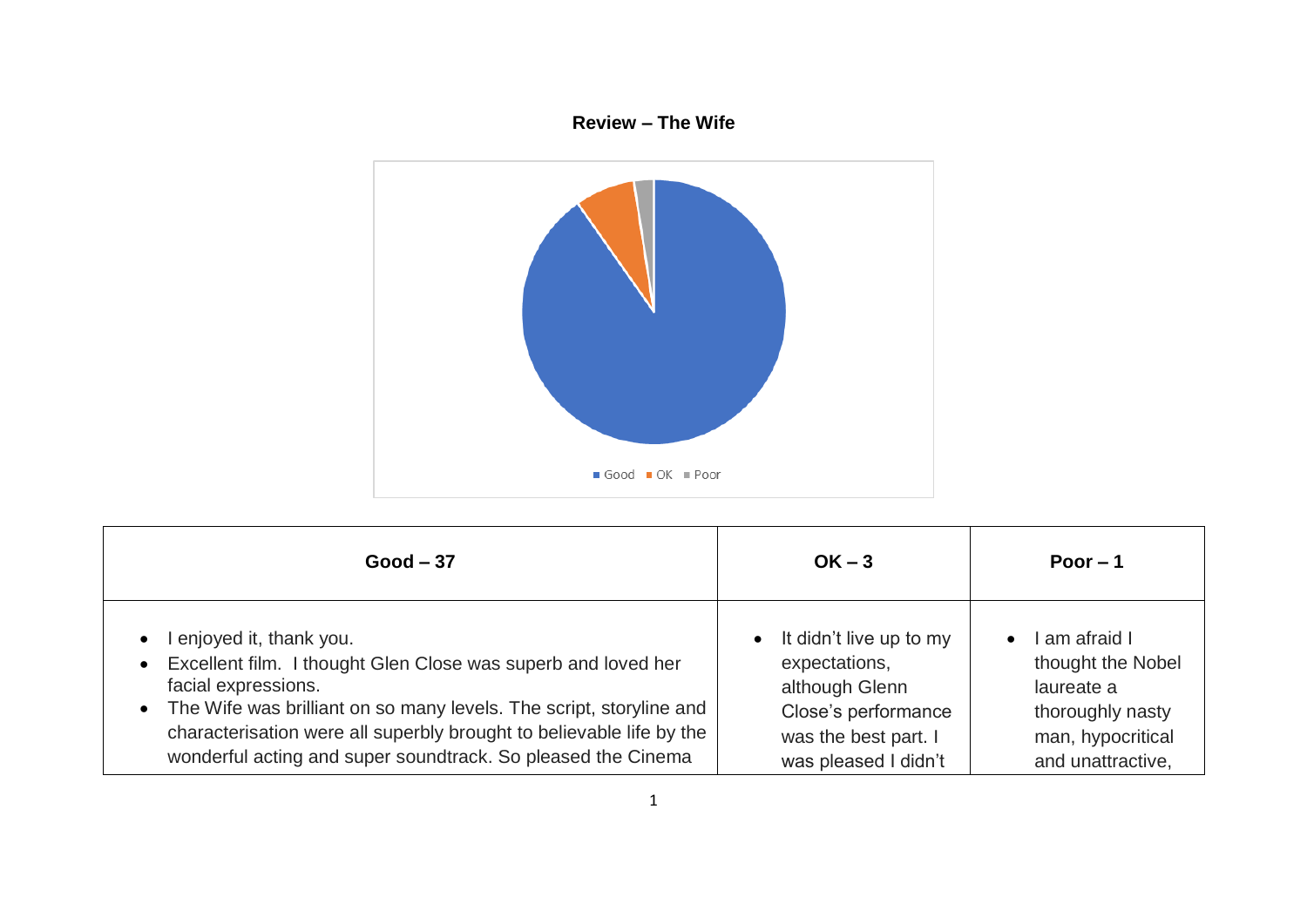Club showed this film.

- Good very!
- I wonder if the writer got the idea from the life of Colette?
- We thought the film was excellent. First rate performance from Glenn Close. Please thank the committee for including it in the programme.
- I thought the Wife was good with an excellent performance by Glenn Close, though it seemed that there was something missing that could have transformed it into a great film.
- Excellent Glen Close can convey so much facially that words are not needed much of the time. Not sure what the presumably unemployed adult son was doing still travelling with his parents.
- Having seen both films, Glenn Close should have got the Oscar her facial expressions said it all!
- Plot a little predictable, but acting superb.
- I thought Glen Close was very unlucky to miss out on the Oscar for her performance in *The Wife* as I thought her performance was brilliant.
- Excellent film largely due to the wonderful acting by Glenn Close – definitely worthy of an Oscar!
- Totally absorbed by this story; what a selfish, self-centred, philandering character he was and what a forgiving, self-effacing woman she was. On reflection it was a bit black and white. It isn't entirely true that women writers are always overlooked, but maybe they were in 1960's America. I felt sorry for their son – and the children of the scientist at the gathering in Stockholm. A satisfying ending. Glenn Close did a brilliant job.

know the 'plot' because without that bombshell I might have found the whole thing rather boring! A good choice of film for those of us that missed it on general release.

I thought it was a bit too loud, especially when they were rowing at the end. Not one of my favourite films.

and his only merit was in dying before the end of the film. I think that was what I was meant to think, but I didn't feel it made very enjoyable viewing. Of course we are meant to sympathise with the wife and her sacrifice, but I would have liked a bit more fun and humour. Sorry – not a success with me.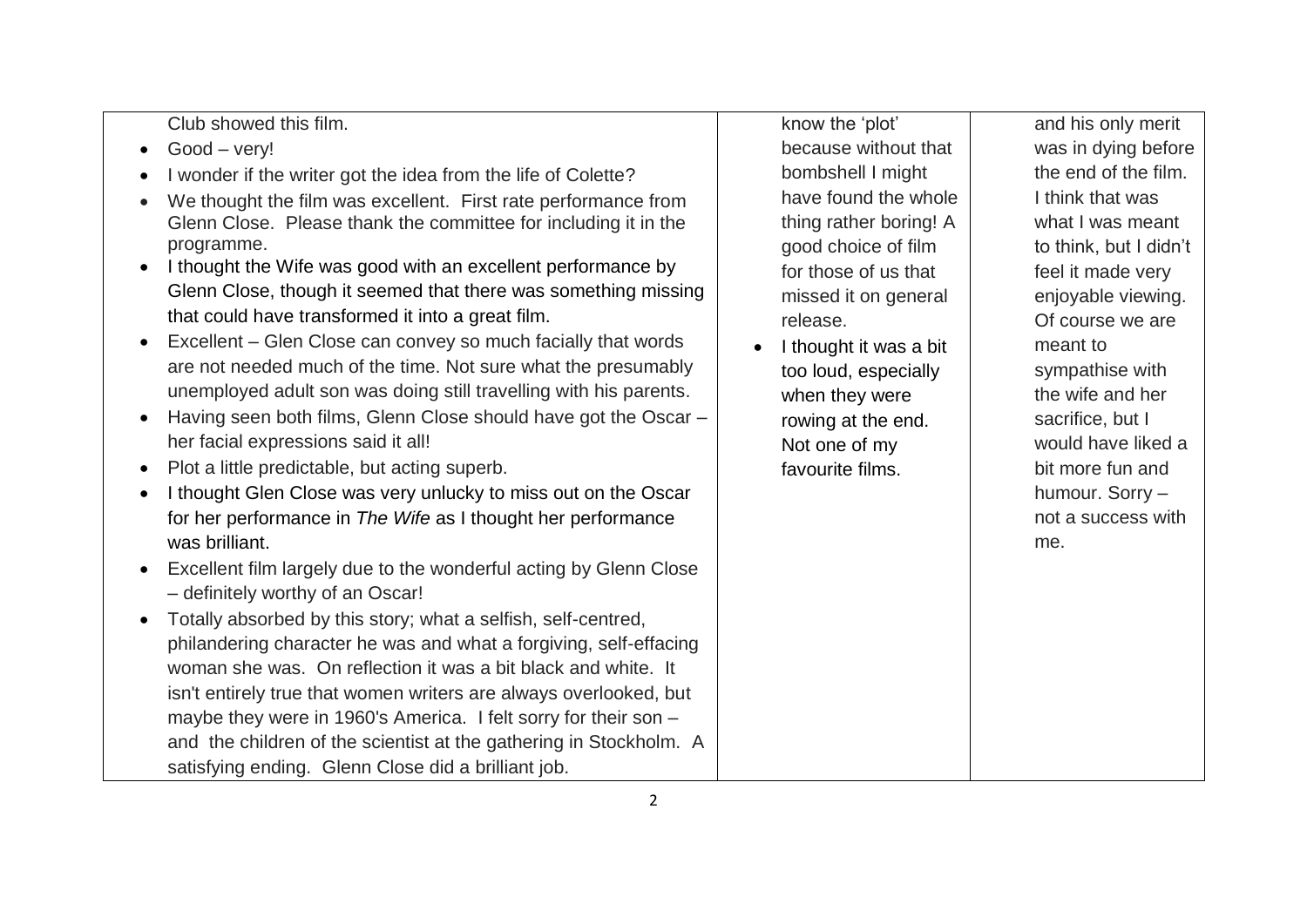| Maybe a bit predictable but Glenn Close carried it all.                                                                       |  |
|-------------------------------------------------------------------------------------------------------------------------------|--|
| Stood up well to a second viewing for me, great performances                                                                  |  |
| and a compelling storyline.                                                                                                   |  |
| Excellent film except for the excessive swearing.                                                                             |  |
| Looks good to me.                                                                                                             |  |
| We thought it a really good film. Strong cast. Interesting and                                                                |  |
| unusual plot. Similar theme to Collette. We enjoyed it.                                                                       |  |
| It provoked lots of discussion after about the relationship between                                                           |  |
| husband and wife and the possible benefits of the dysfunction of                                                              |  |
| the partnership. A very powerful film.                                                                                        |  |
| Thoroughly enjoyed the film which I had missed on general                                                                     |  |
| release, thank you cinema club for screening it. Excellent plot                                                               |  |
| and acting, a story of its time or am I reflecting on young love                                                              |  |
| from many years hence! Glen Close WOW!                                                                                        |  |
| My wife and I both thought The Wife is an excellent film, thank<br>you very much for showing it last night.                   |  |
| Most enjoyable.                                                                                                               |  |
| Very good.                                                                                                                    |  |
|                                                                                                                               |  |
| The plot twist at the end predictable from the start but Glenn                                                                |  |
| Close's performance was excellent and pushes it into Good. I                                                                  |  |
| also liked Christian Slater's role as the slimy Nathaniel.                                                                    |  |
| An outstanding performance from Glenn Close who was, as ever,<br>great. I will never understand how she has not won an Oscar. |  |
| Commendable acting from Jonathan Price too. Great direction                                                                   |  |
| and careful editing. The film was not without its faults though,                                                              |  |
| and lacked pace at certain points. Also (and this is more related                                                             |  |
| to the original novel, I suspect) it would have had more impact                                                               |  |
| had it continued to show how Joan had buried her talent, given                                                                |  |